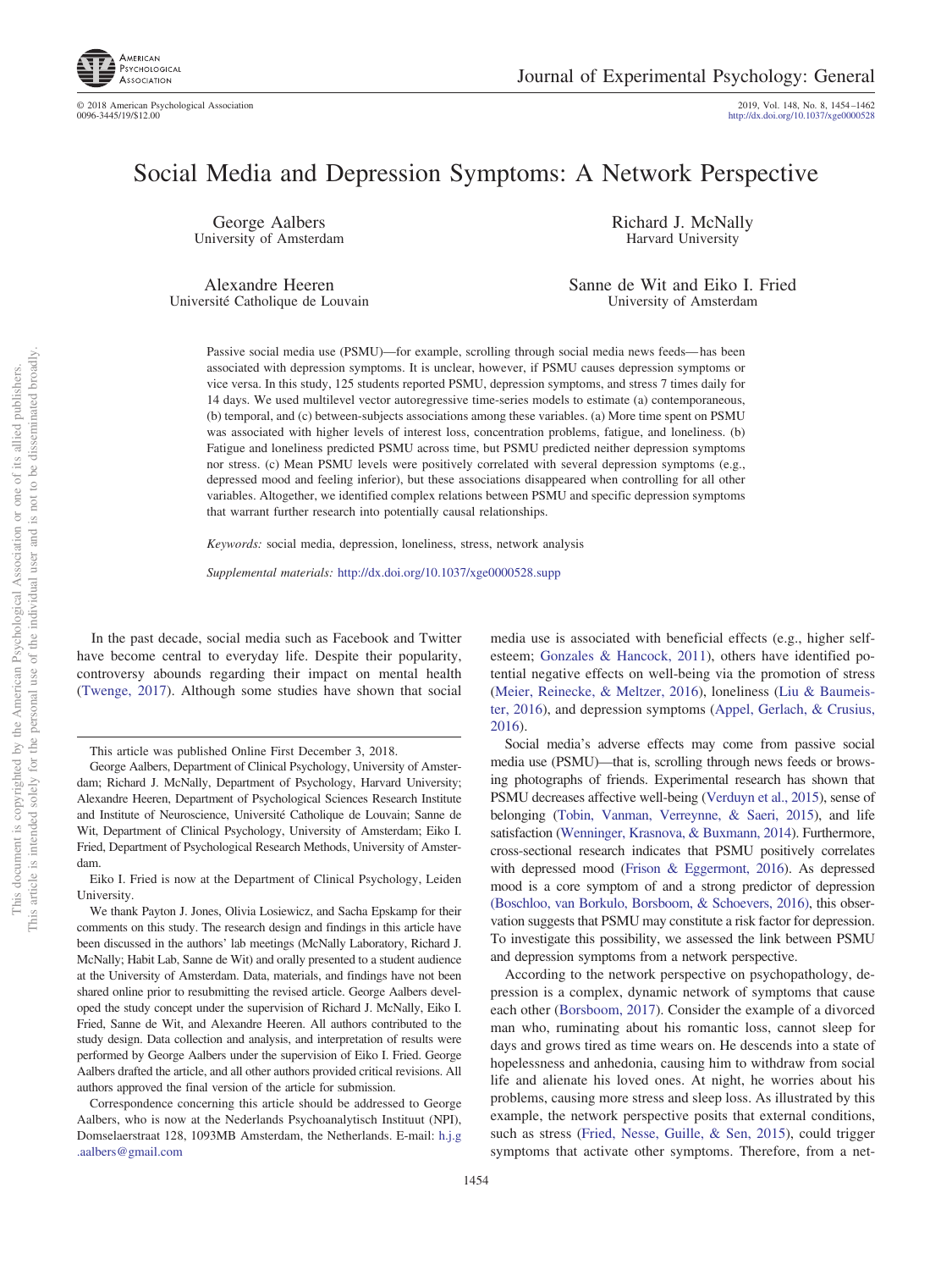work perspective, PSMU could function as a depression risk factor if it triggers individual depression symptoms (e.g., depressed mood) or conditions (e.g., stress) that trigger other depression symptoms.

Previous research points to several pathways from PSMU to depression symptoms. First, PSMU could worsen symptoms (i.e., depressed mood and loss of interest) by undermining affective well-being [\(Verduyn et al., 2015\)](#page-8-4). Furthermore, PSMU may reduce a sense of belonging [\(Tobin et al., 2015\)](#page-8-5) that predicts loneliness [\(Mellor, Stokes, Firth, Hayashi, & Cummins, 2008\)](#page-8-9). By indirectly increasing loneliness, PSMU could increase depression symptoms [\(Fried et al., 2015\)](#page-7-3) and stress [\(DeBerard & Kleinknecht,](#page-7-4) [1995\)](#page-7-4), and, in turn, stress may ultimately reinforce depression symptoms [\(Fried et al., 2015\)](#page-7-3). Finally, by exposing individuals to the highly curated lives of their social media contacts—who (on average) seem happier and more popular than themselves [\(Bollen,](#page-7-5) [Goncalves, van de Leemput, & Ruan, 2017\)](#page-7-5)—PSMU could increase feelings of inferiority [\(Appel, Crusius, & Gerlach, 2015\)](#page-7-6), leading to increases in depression symptoms [\(Blease, 2015\)](#page-7-7).

Conversely, depression symptoms, loneliness, and stress might increase PSMU. Longitudinal evidence demonstrates that loneliness predicts more social media use [\(Kross et al., 2013\)](#page-8-10). Furthermore, as individuals use the Internet to alleviate depressed mood and loneliness [\(LaRose, Lin, & Eastin, 2003\)](#page-8-11), it is conceivable that they also use social media to do so. Although researchers have not assessed directly whether PSMU ameliorates depression symptoms and loneliness, social media users do report that they use PSMU to reduce stress and to relieve boredom [\(Whiting & Wil](#page-8-12)[liams, 2013\)](#page-8-12), which is positively associated with loss of interest [\(Goldberg, Eastwood, LaGuardia, & Danckert, 2011\)](#page-8-13). Finally, repeated PSMU to reduce aversive states may become habitual. By that point, aversive states could trigger PSMU automatically and outside awareness [\(LaRose, 2010\)](#page-8-14). Accordingly, we hypothesized that PSMU increases depression symptoms, loneliness, and stress, and vice versa.

We instructed participants to report social media use, depression symptoms, loneliness, and stress seven times a day for 14 days. From this high-intensive time-series dataset, we estimated three types of network structures: *contemporaneous associations*, representing how variables are associated within the same timeframe (e.g., associations between depressed mood and fatigue within a timeframe of 2 hr; these likely reflect fast-moving temporal processes occurring at a time interval quicker than the sampling interval; [Epskamp, Waldorp, Mõttus, & Borsboom, 2018\)](#page-7-8); *temporal associations*, representing how variables are associated from one time point to next (e.g., fatigue predicts depressed mood during the next timeframe; such temporal prediction satisfies the temporal requirement for causation—i.e., that causes must precede effects—which means that temporal associations could suggest potential causal pathways between variables); and *betweensubjects associations*, representing how within-person mean levels of variables are associated on a larger time-scale (e.g., mean level of fatigue across participants relates to the mean level of loss of interest). Investigating networks by using this threefold framework has become standard practice, and allows complementary views of the data (e.g., [Epskamp, Borsboom, & Fried, 2018;](#page-7-9) [Epskamp et al.,](#page-7-10) [2017\)](#page-7-10). We expected that PSMU, depression symptoms, loneliness, and stress would be interconnected by positive temporal and contemporaneous associations, and included between-subjects associations to explore whether, on average, participants with higher levels on PSMU were also higher on depression symptoms, loneliness, and stress.

#### **Method**

## **Participants**

We recruited undergraduate psychology students  $(N = 132; 91)$ females, 41 males) via an online study participation platform. A priori power analysis has not yet been developed for the analytic approach used here, so we tried to collect as many participants as possible within the timeframe of 3 months for George Aalbers's master's thesis. Notably, the sample size is larger than many recently published studies using the same methodology (e.g., [De-](#page-7-11)[Jonckheere et al., 2017;](#page-7-11) [Pe et al., 2015\)](#page-8-15). Prior to data analysis, we excluded seven participants who failed to respond to a minimum number of measurements  $(<29$  out of 98), a cut-off that we chose after consulting with an experience sampling methodology (ESM) expert (M.C. Wichers, personal communication, May 15, 2017). Included participants ( $N = 125$ ; 87 females, 38 males) had a mean age of 20.44 years  $(SD = 1.96)$  and completed an average of 66.18 measurements  $(SD = 15.10)$ , with a range between 29 and 92. Participants received research credits required to complete their curriculum's mandatory study participation.

## **Procedure**

At fixed times, participants received prompts on their smartphones to complete a 12-item questionnaire (measuring PSMU, depression symptoms, loneliness, and stress) seven times daily for 14 days. We used the LifeData Company's RealLife Exp app [\(https://www.lifedatacorp.com/\)](https://www.lifedatacorp.com/) to prompt participants and collect data [\(Runyan et al., 2013\)](#page-8-16). We chose to separate measurements by brief intervals  $(\pm 2 \text{ hr})$  to investigate subtle dynamical interplay among the measured variables. During an initial one-on-one instructional session with each participant, George Aalbers demonstrated the smartphone app and defined PSMU as: "You are using social media without commenting, posting, sharing, or chatting that is, you are scrolling through the news feed, looking at photos, videos, and status updates shared by your social media contacts or public profiles that you follow." This procedure was approved by the University of Amsterdam's Institutional Review Board.

#### **Materials**

We constructed a 12-item questionnaire for the present ESM study. To minimize participant burden, we prioritized brevity and selected items most relevant in light of the literature on the effects of PSMU on depression symptoms. We paraphrased seven items that commonly occur in the most widely used depression questionnaires [\(Fried, 2017\)](#page-7-12) to measure depressed mood, loss of interest, fatigue, concentration problems, feelings of loneliness, inferiority, and hopelessness. To measure stress, we modified a validated one-item stress measure [\(Elo, Leppänen, & Jahkola,](#page-7-13) [2003\)](#page-7-13). In addition to an item measuring time spent on PSMU, we included an item to measure time spent on active social media use (ASMU), thereby enabling us to disentangle the effects of passive versus active use of social media. Furthermore, we paraphrased an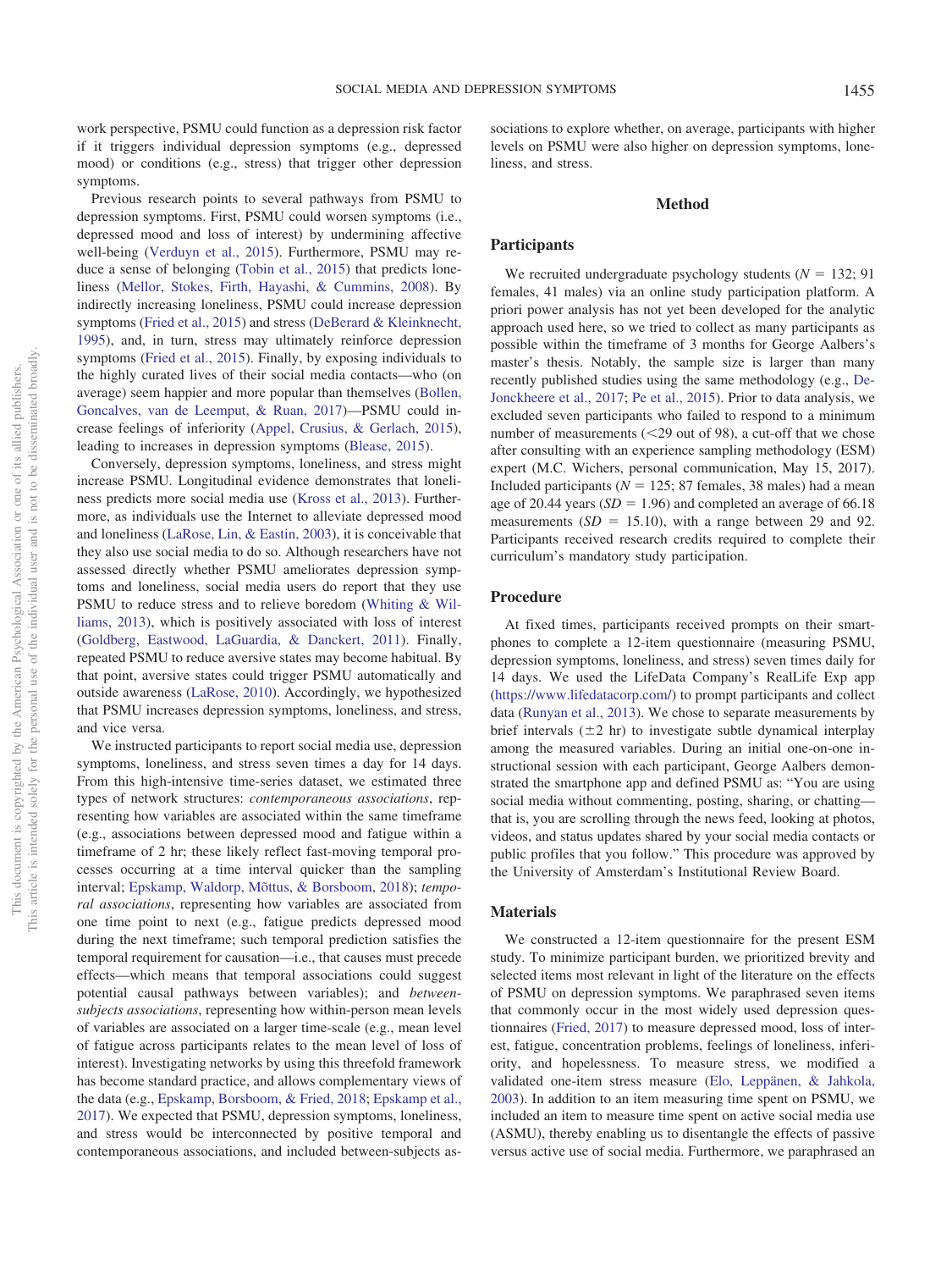item from the Self-Report Habit Index [\(Verplanken & Orbell,](#page-8-17) [2003\)](#page-8-17) to measure PSMU automaticity. However, because so many participants failed to answer the automaticity item, in light of a lot of missing data, we excluded this item from analyses. Finally, to distract participants from the study goal, we included an item measuring whether participants had received news concerning politics, public events, and issues through social media. Each item was assessed with a visual analog scale  $(0 = not at all; 100 = very$ *much*) to prevent restricted range. At each prompt, all items appeared in randomized order and the following statement preceded the items: "Please indicate to what extent the following statements applied to you in the past 2 hours."

# **Data Analysis**

**Descriptive statistics.** For each participant, we calculated the mean (i.e., within-person mean) and standard deviation (i.e., within-person standard deviation) of each variable. For instance, if a participant reported depressed mood 70 times, we summed all 70 reported values and divided by 70. We repeated this procedure for all variables in all participants, resulting in a set of within-person means of all variables. From these values, we calculated a mean and standard deviation for each variable (reported in [Table 1,](#page-2-0) first column). The same procedure was used to calculate the withinperson standard deviation, which resulted in a set of within-person standard deviations for each variable. We calculated the mean and standard deviation of these values (reported in [Table 1,](#page-2-0) second column).

**Assumption checks.** We used Kolmogorov–Smirnov tests to check whether each variable was normally distributed. A requirement for the statistical model estimated in the present study (i.e., multilevel vector auto-regression [VAR]) is that stationarity holds. This means that the mean and variance of a variable do not change as a function of time. For each variable of each participant, we tested for stationarity using the Kwiatkowksi-Phillips-Schmidt-Shin unit root test (following [Bringmann, 2016;](#page-7-14) [Kwiatkowski,](#page-8-18) [Phillips, Schmidt, & Shin, 1992\)](#page-8-18). For both assumption checks, we applied Bonferroni correction to adjust *p* values for multiple testing.

**Network estimation and visualization.** Using the R package mlVAR [\(Epskamp et al., 2018\)](#page-7-9), we estimated contemporaneous

<span id="page-2-0"></span>Table 1 *Means and Standard Deviations of Within-Person Means and Within-Person Standard Deviations for All Variables*

| <b>ESM</b> variable    | M(SD)         | SD(SD)       |  |
|------------------------|---------------|--------------|--|
| <b>Stress</b>          | 20.55 (14.53) | 16.84 (7.42) |  |
| Depressed mood         | 13.01 (11.23) | 12.51 (7.48) |  |
| Loss of interest       | 25.18 (14.71) | 20.44 (8.09) |  |
| Fatigue                | 37.07 (17.37) | 23.49 (6.67) |  |
| Concentration problems | 26.56 (14.38) | 21.00 (7.19) |  |
| Loneliness             | 11.90 (11.07) | 10.88 (7.22) |  |
| Feeling inferior       | 10.36(10.53)  | 9.10(6.53)   |  |
| Feeling hopeless       | 11.85 (10.89) | 10.84 (6.66) |  |
| PSMU                   | 31.27 (14.08) | 25.03(6.03)  |  |
| ASMU                   | 21.27 (15.38) | 18.85 (7.76) |  |
|                        |               |              |  |

*Note*. ESM = experience sampling methodology; PSMU = Passive social media use;  $ASMU =$  active social media use.

correlations, temporal correlations, between-subjects correlations, and between-subjects partial correlations among depression symptoms, stress, PSMU, and ASMU. *Contemporaneous correlations* represent how variables are associated within the same timeframe, and represent associations that remain after partialing out all other variables in the network within the same timeframe, and after partialing out temporal associations among variables. For instance, a positive contemporaneous correlation between PSMU and loneliness indicates that, within the same timeframe of 2 hr, higher levels of PSMU co-occur with feeling lonelier, after controlling for all other contemporaneous and temporal relationships. Although a direction of effect cannot be established in these undirected networks, associations likely come from temporal relationships, and especially relationships that occur at a shorter timeframe than sampled in the present study (minutes, not hours) will end up in the contemporaneous network structure. *Temporal correlations* indicate how a variable is predicted by all other variables (including itself) at a previous timeframe; these are "partial" correlations because they represent an association after controlling for all other temporal effects.

The multilevel VAR model has intercepts for each item, which represents the mean item level across time. Each variable in each individual has a mean level, and we can calculate *between-subjects correlations* between these mean levels. A positive betweensubjects correlation between PSMU and loneliness indicates that participants who on average spend more time on PSMU also tend to have a higher level of loneliness. In the *between-subjects partial correlations* network, associations represent correlations between mean levels of variables while controlling for all other variables in the network.

The package mlVAR estimates the contemporaneous, temporal, and between-subjects correlations in two steps. In the first step, mlVAR estimates temporal and between-subjects associations. In the present study, this is done by estimating 10 multiple regression equations. In each equation, one of the variables in our ESM study is predicted by all variables (including itself) at a previous timeframe  $(t-1)$ . Consider the following example equation: depressed mood<sub>t</sub> =  $\beta_0$  + depressed mood<sub>t-1</sub><sup>\*</sup> $\beta_1$  +  $PSMU_{t-1}$ <sup>\*</sup> $\beta_2$ . In this equation,  $\beta_2$  represents the partial correlation between PSMU at a previous timeframe  $(t-1)$  and depressed mood at a subsequent timeframe (*t*), after controlling for depressed mood at a previous timeframe  $(t-1)$ . The intercept of these equations  $(\beta_0)$  represents the value of depressed mood at time *t* when depressed mood<sub> $t-1$ </sub> and  $PSMU_{t-1}$  are equal to zero. Because mlVAR estimates a random intercept, we can obtain an intercept for each variable in each participant—the mean value of the variable across 2 weeks. mlVAR uses these person-specific intercepts (means) to estimate the between-subjects associations, which are partial correlations between the person-specific means of all variables. The model estimated in the first step does not fit the data perfectly; stated differently, the original data points are not always equal to the values predicted by the model. In the second step, the residuals of this model (i.e., the differences between the original data points and predicted values) are used to estimate partial contemporaneous associations. mlVAR does this by estimating how the residuals of one variable are predicted by the residuals of all other variables at the same timeframe.

To make the model computationally tractable, we forced random effects of temporal and contemporaneous associations to be orthog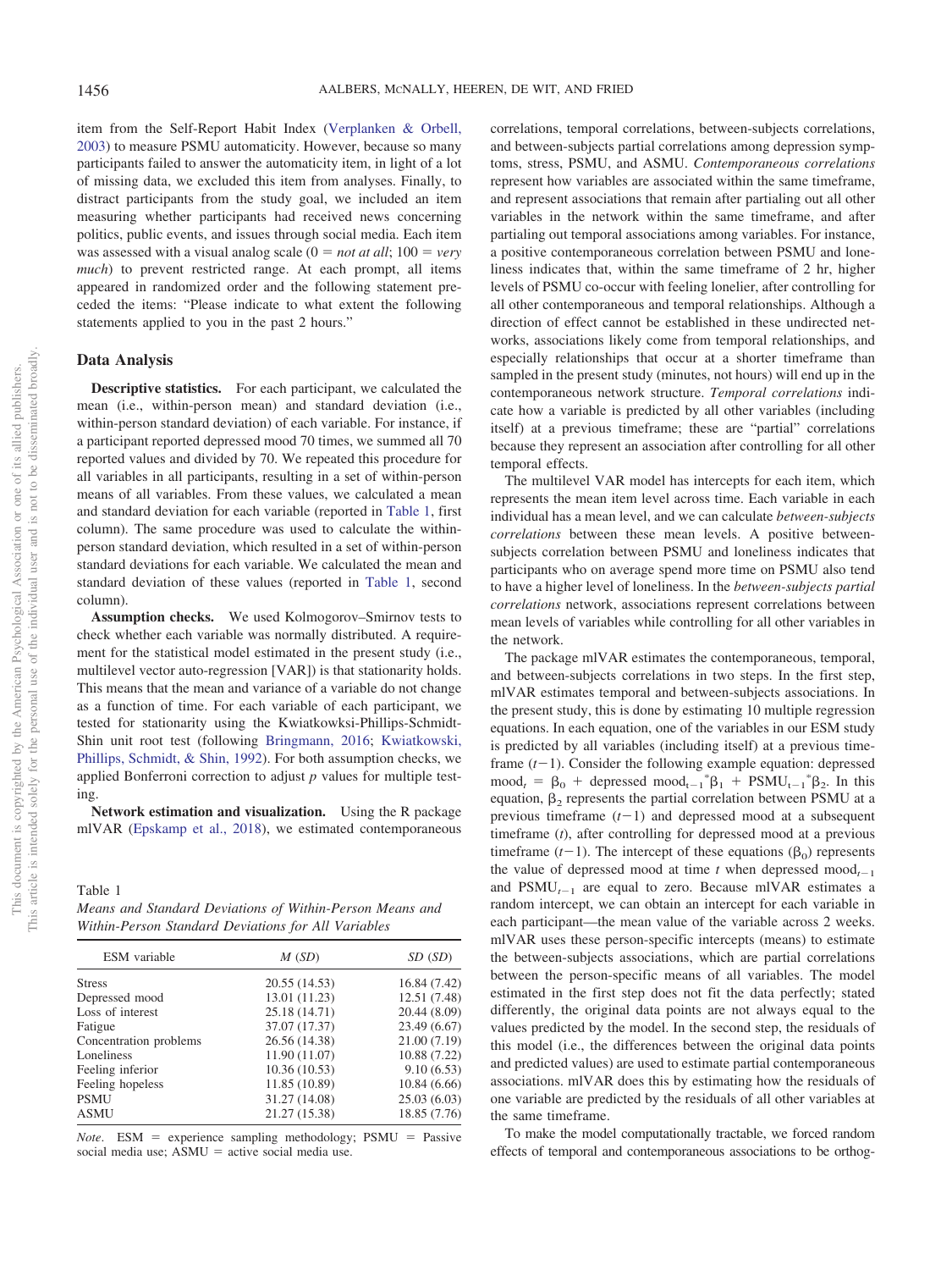This document is copyrighted by the American Psychological Association or one of its allied publishers.

This document is copyrighted by the American Psychological Association

one of its allied publishers.

 $\rm \tilde{o}$ 

onal (i.e., random slopes and intercepts were uncorrelated). In the undirected (i.e., contemporaneous and between-subjects) networks, the model predicts A by B and B by A, resulting in two *p* values for the association between the variables. To avoid estimating false positive associations, we used the conservative AND rule, which means we only included associations in the model if both coefficients were significant at a level of  $p < .05$ . The AND rule does not apply to temporal associations, because these are estimated only once. mlVAR deals with missing data by removing all measurement moments that include at least one missing observation.

mlVAR returned a between-subjects correlation matrix with many implausibly high correlations. This might be because mlVAR estimates between-subjects partial correlations and then calculates between-subjects correlations from these associations, which can lead to unstable results (S. Epskamp, personal communication, May 29, 2017). To resolve this issue, we consulted with the package author (S. Epskamp, personal communication, May 29, 2017) who suggested a different way to calculate these associations (to calculate withinperson means for each variable, and then estimate the correlations between them). We followed this procedure and report these correlations in the Results section.

Using the R package qgraph, we visualized all aforementioned associations as networks. These graphs comprise nodes, which represent the variables, and edges, which represent the associations between the variables. We plotted all networks with the same layout, which we determined by averaging over the layout of all networks based on the Fruchterman-Reingold algorithm [\(Fruch](#page-8-19)[terman & Reingold, 1991\)](#page-8-19). We only included correlations in the graphs with *p* values smaller than .05. All adjacency matrices are available in the [online supplementary materials.](http://dx.doi.org/10.1037/xge0000528.supp)

#### **Results**

## **Descriptive Statistics**

For all ESM variables that we included in the analysis, [Table 1](#page-2-0) contains means and standard deviations of within-person means and within-person standard deviations. Responses ranged from 0 to 100 for all variables.

## **Assumption Checks**

Kolmogorov–Smirnov tests indicated that no variable was normally distributed ( $p < .001$ ). Distributions indicated bimodality for some variables (fatigue, concentration problems, loss of interest, stress, PSMU, and ASMU) and right-skew for others (depressed mood, feelings of inferiority, loneliness, and hopelessness). Within-person mean levels were normally distributed for fatigue, concentration problems, and loss of interest  $(p > .05)$ , but not for depressed mood, stress, PSMU, ASMU, and feelings of loneliness, inferiority, and hopelessness ( $p < .001$ ). Kwiatkowski-Phillips-Schmidt-Shin unit root tests suggested stationary data for all variables in all participants.

#### **Contemporaneous Network**

The contemporaneous network in [Figure 1](#page-3-0) shows the direct associations between the variables within the same timeframe after controlling for all other temporal and contemporaneous relations. PSMU is positively associated with concentration problems, loss of interest, fatigue, and loneliness, but unrelated to stress and feeling inferior, hopeless, or depressed. Furthermore, there are positive associations between ASMU and feelings of inferiority, and ASMU and concentration problems. Moreover, depression symptoms are positively associated. For instance, loss of interest is positively associated with fatigue and concentration problems. Finally, several depression symptoms, such as concentration problems and depressed mood, are positively associated with stress.

## **Temporal Network**

The temporal network in [Figure 2](#page-4-0) demonstrates how PSMU, ASMU, depression symptoms, loneliness, and stress predict each other from one timeframe to the next. Fatigue, loneliness, and



<span id="page-3-0"></span>*Figure 1.* Partial contemporaneous correlation network of depression symptoms, stress and social media use. Solid lines represent positive partial correlations. Thicker lines represent stronger partial correlations. The thickest line (between active social media use [ASMU] and Passive social media use [PSMU]) represents a partial correlation of 0.33; the thinnest line (between PSMU and loneliness) represents a partial correlation of 0.03. We only plotted correlations with *p*-values  $\leq$  0.05. See the online article for the color version of this figure.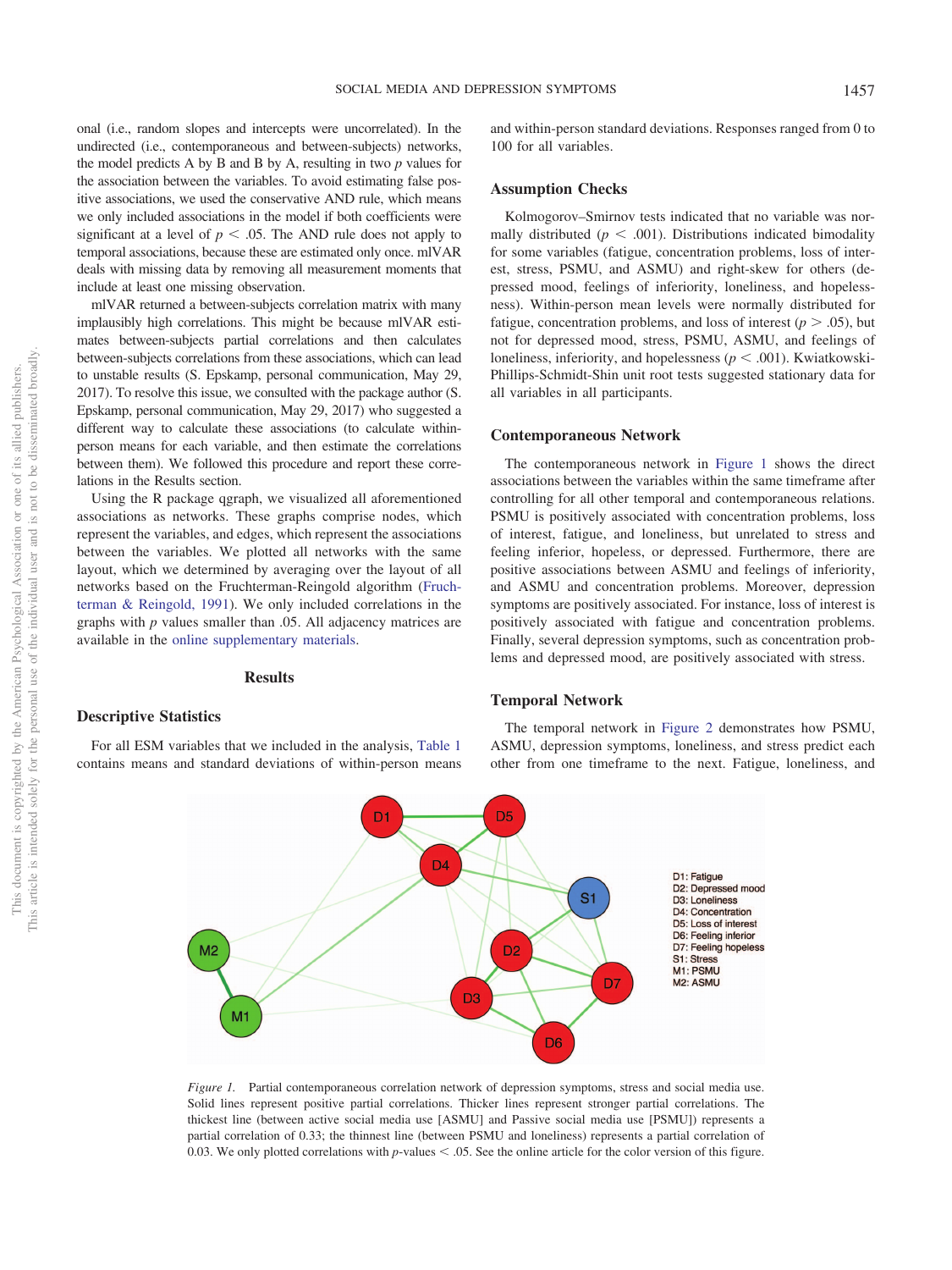

<span id="page-4-0"></span>*Figure 2.* Temporal network of depression symptoms, stress and social media use. An arrow from variable A to variable B represents partial temporal correlations between variable A at  $t-1$  and variable B at  $t$ . Solid arrows represent positive temporal correlations, and the dotted arrow represents a negative temporal correlation. Thicker arrows represent stronger correlations. The thickest arrow (from depressed mood to loneliness) represents a partial correlation of 0.09; the thinnest arrow (from stress to feelings of hopelessness) represents a partial correlation of 0.03. For interpretability, we did not plot auto-regressive correlations (see [online supplementary](http://dx.doi.org/10.1037/xge0000528.supp) [materials](http://dx.doi.org/10.1037/xge0000528.supp) for a graph including all auto-regressive correlations). We only plotted correlations with *p*-values .05. See the online article for the color version of this figure.

ASMU positively predict PSMU, but PSMU positively predicts only AMSU. Furthermore, loneliness and stress positively predict ASMU, and ASMU negatively predicts fatigue. Moreover, several depression symptoms predict each other bidirectionally across time. For instance, depressed mood positively predicts loneliness, and vice versa. However, not all depression symptoms directly predict each other. There is no temporal association between, for example, depressed mood and concentration problems. Finally, stress positively predicts and is predicted by concentration problems, depressed mood, and feeling hopeless. Loneliness positively predicts stress, but not vice versa.

## **Between-Subjects Network**

The between-subjects network in [Figure 3](#page-5-0) depicts the correlations between intraindividual mean levels of PSMU, ASMU, depression symptoms, loneliness, and stress. As [Figure 3](#page-5-0) shows, mean levels of PSMU correlated positively with mean levels of ASMU, depressed mood, and feelings of loneliness, hopelessness, and inferiority. ASMU correlated positively with the same symptoms as well as with stress and concentration problems. This means that, for instance, students who on average spent more time on PSMU tended to have a higher mean level of loneliness.

However, as can be seen in the between-subjects partial correlations network (see [Figure 3\)](#page-5-0), PSMU showed only one direct relation with another variable: ASMU. Thus, the positive zeroorder correlation between PSMU and other nodes decreased upon controlling for all other items in the network, and became nonsignificant (feeling inferior predicted by PSMU,  $p = .09$ ; PSMU predicted by feeling inferior,  $p = 0.20$ ; depressed mood predicted by PSMU,  $p = .81$ ; PSMU predicted by depressed mood,  $p = .48$ ; loneliness predicted by PSMU,  $p = .89$ ; PSMU predicted by loneliness,  $p = .75$ ; hopelessness predicted by PSMU,  $p = .19$ ;

PSMU predicted by hopelessness,  $p = .25$ ). One interpretation is that these relationships cease to exist at the level of partial correlations; another is that the present study lacked sufficient power to detect small edge coefficients in the partial correlation network. Finally, we see several positive partial correlations among depression symptoms, loneliness, and stress; for instance, stress and fatigue feature unique positive associations, as do depressed mood and loneliness.

# **Discussion**

## **Summary of Findings**

In an experience sampling study of 125 students, with seven prompts per day, engaging in PSMU did not predict depression symptoms, loneliness, or stress. Instead, previous fatigue and loneliness predicted PSMU, indicating that these symptoms might lead participants to scroll through social media pages. Within the same timeframe, PSMU co-occurred with loss of interest, concentration problems, fatigue, and loneliness. These contemporaneous relations have been commonly interpreted in the literature as indicative of fast-moving causal processes [\(Epskamp et al., 2018\)](#page-7-9), but the lack of temporal precedence does not allow for insights into the direction of the effects, that is, if PSMU leads to depression symptoms, vice versa, or both. Finally, we found that participants who spent more time passively using social media also experienced higher mean levels of depressed mood, loneliness, hopelessness, and feeling inferior. However, when controlling for all variables in this network structure, PSMU was unrelated to all variables except for active social media usage. This means either that there are no partial correlations between PSMU and depres-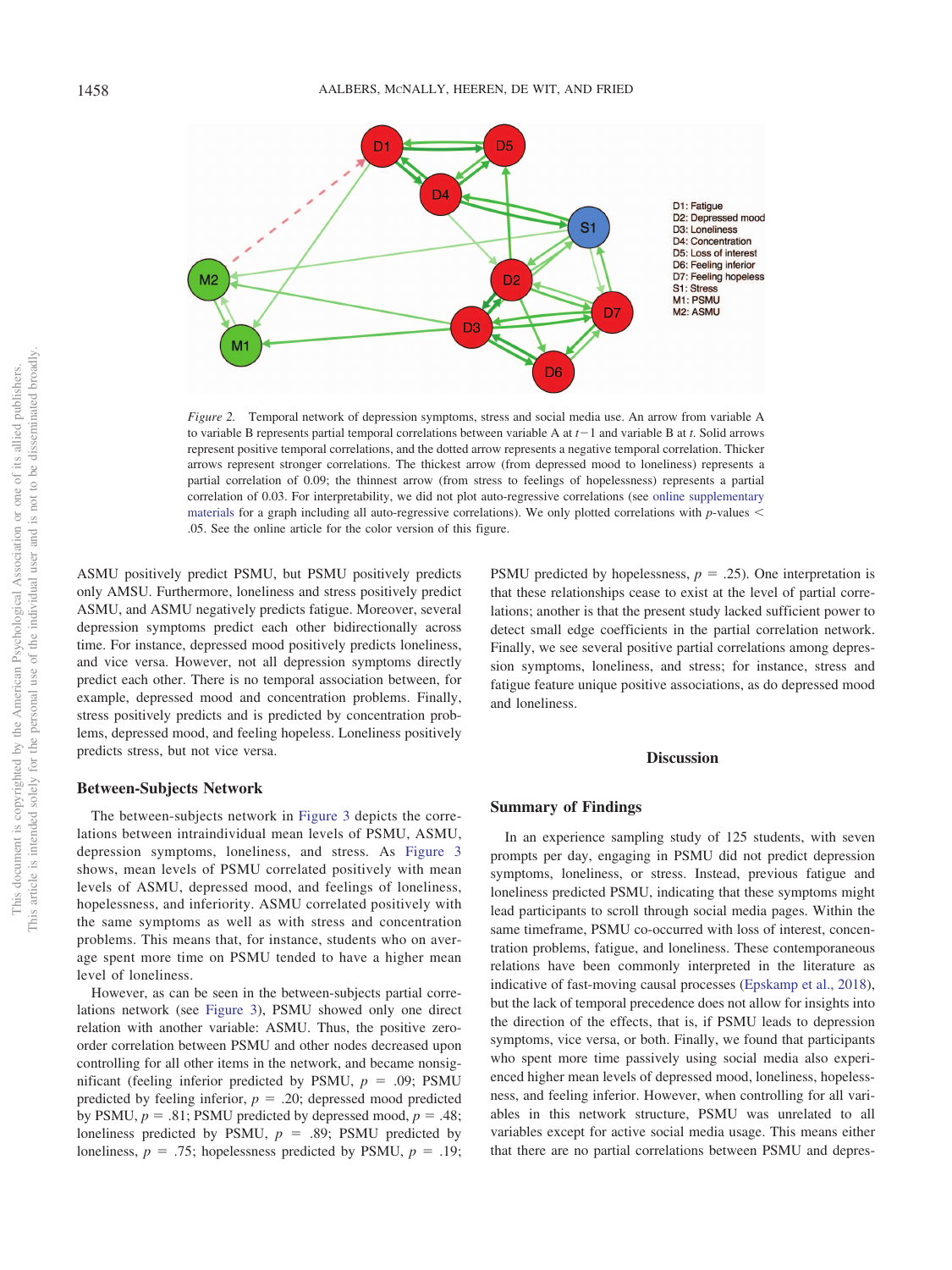

<span id="page-5-0"></span>*Figure 3.* Between-subjects correlations (left panel), and between-subjects partial correlation network (right panel), representing the correlations between mean levels of depression symptoms, stress, and social media use. Solid lines represent positive correlations; dotted lines represent negative correlations. Thicker lines indicate stronger associations. In the left panel, the thickest line (between loneliness and depressed mood) represents a correlation of 0.94; the thinnest line (between loss of interest and Passive social media use [PSMU]) represents a correlation of 0.10. In the right panel, the thickest line (between loneliness and depressed mood) represents a partial correlation of 0.69; the thinnest line (between fatigue and feeling inferior) represents a partial correlation of 0.18. We only plotted associations with  $p$ -values  $\leq$  0.05. See the online article for the color version of this figure.

sive symptoms, or that these relations are too weak for detection in the present analysis.<sup>1</sup>

# **Importance of Findings**

We believe this is the first study to show that PSMU is contemporaneously associated with concentration problems, fatigue, loneliness, and loss of interest. Given the undirected nature of these associations, we do not know if PSMU causes these symptoms, or vice versa, or both. However, the observation that PSMU is associated with concentration problems aligns with research demonstrating that individuals who spend more time on PSMU tend to have lower attentional control [\(Alloway & Alloway, 2012\)](#page-7-15). Possibly, people with poor attentional control tend to get distracted and are unable to inhibit habitual checking of Facebook. As we found this effect in the contemporaneous but not in the temporal network, the present study suggests that this effect occurs on a small timescale. Furthermore, because loss of interest reflects reduced positive affect [\(Nutt et al., 2007\)](#page-8-20), the present study offers one potential explanation regarding the way PSMU may decrease affective well-being [\(Kross et al., 2013;](#page-8-10) [Verduyn et al., 2015\)](#page-8-4).

The positive contemporaneous association between PSMU and fatigue is in line with research suggesting that social media use might cause fatigue in individuals who feel overwhelmed by social media (e.g., because they receive too many messages; [Lee, Son, &](#page-8-21) [Kim, 2016\)](#page-8-21). However, a different interpretation can be derived by looking at the temporal network, which indicates that PSMU could be part of a (beneficial) self-regulatory feedback loop: fatigue  $\rightarrow$  + PSMU  $\rightarrow$  + ASMU  $\rightarrow$  - fatigue. Additionally, whereas [Lee, Son, and Kim \(2016\)](#page-8-21) hypothesize that the effect of social media on fatigue is mediated by stress, the present investigation

finds no contemporaneous association between social media and stress, no temporal relation from social media use to stress and no (direct) temporal relation from stress to fatigue. One potential explanation is that the contemporaneous and temporal relations in the present study pertain to a narrow time window, whereas [Lee et](#page-8-21) [al. \(2016\)](#page-8-21) analyzed cross-sectional survey data, which encompass a larger time window, like the between-subjects partial correlations network in the present study. However, this network is inconsistent with findings by [Lee et al. \(2016\):](#page-8-21) Although fatigue and stress are positively associated, social media use and stress are not. Altogether, these findings call into question the hypothesis that social media causes fatigue via stress caused by information overload.

Consistent with [Kross et al.'s \(2013\)](#page-8-10) findings, we found that loneliness predicted PSMU and ASMU, but not vice versa, which suggests a unidirectional relationship between social media use and loneliness. Unlike [Kross et al. \(2013;](#page-8-10) and [Verduyn et al.,](#page-8-4) [2015\)](#page-8-4), we did not find that more time on social media predicts lower affective well-being across time. This discrepancy might be explained by differences in operationalization of affective wellbeing (momentary affect in previous research vs. mood measures in the present study) and statistical analysis. [Kross et al. \(2013\)](#page-8-10) and [Verduyn et al. \(2015\)](#page-8-4) estimated the correlation between momentary affect and time spent on social media in the past 2 hr, which were measured at the same moment. Possibly, this procedure could have led to recall bias (e.g., when a person feels negative, they

<sup>&</sup>lt;sup>1</sup> In a sensitivity analysis (see [online supplementary materials\)](http://dx.doi.org/10.1037/xge0000528.supp), total time spent on social media (i.e., sum of PSMU and ASMU) was positively related to feeling inferior in the between-subjects partial correlation network.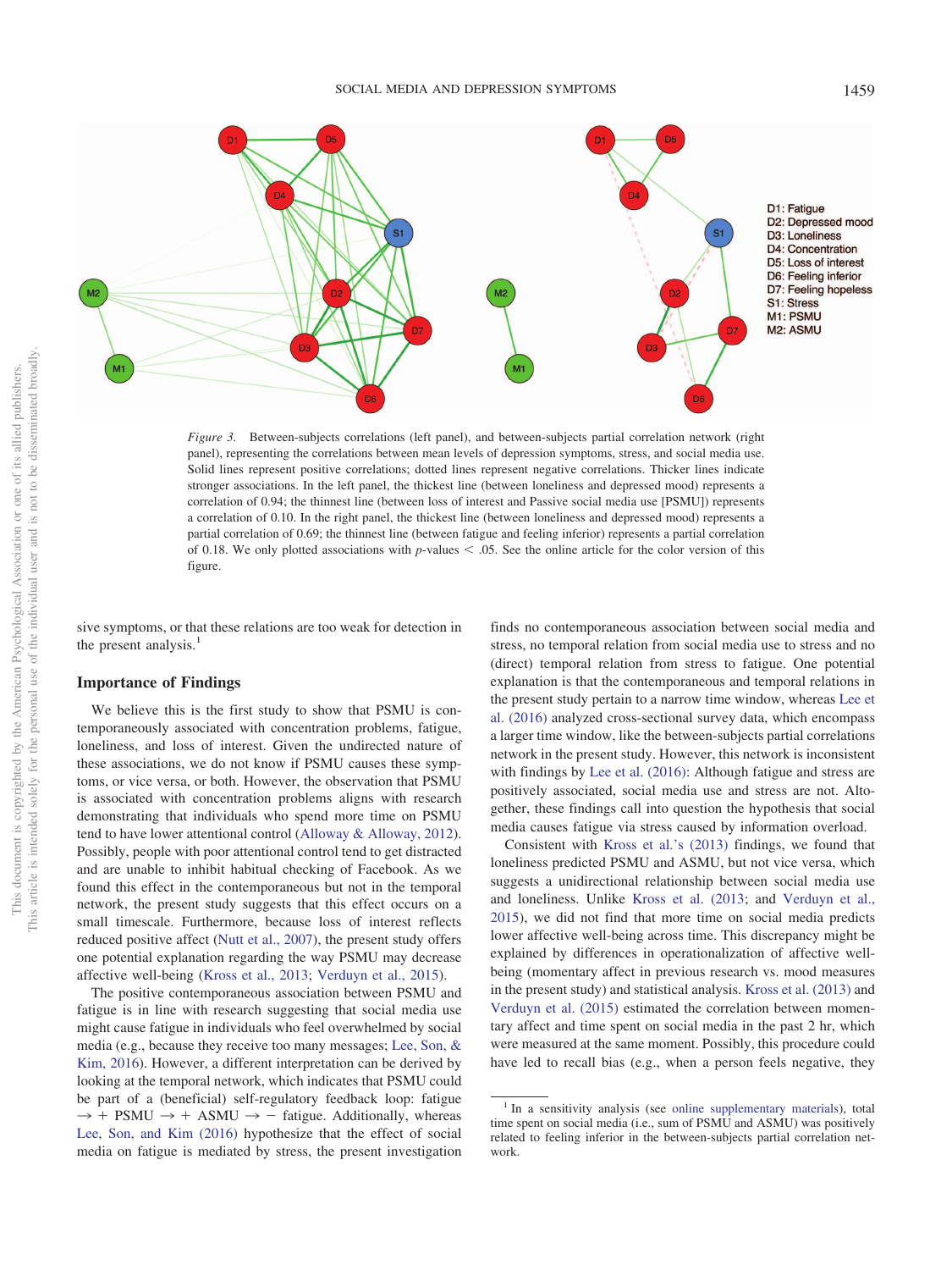might overestimate the time they spent on social media in the past two hours). This issue is less likely to occur in the present study, because temporal associations pertain to relationships between variables at different measurement moments. A second reason for this discrepancy could be that [Kross et al. \(2013\)](#page-8-10) and [Verduyn et](#page-8-4) [al. \(2015\)](#page-8-4) examined the effects of social media in an American student sample, whereas we did so in a European student sample. This could suggest that social media use has a different effect on American students than on European students. A final possibility is that social media use does predict depressed mood and loss of interest, but when controlling for all other variables in the network, these are statistically nonsignificant. However, when we reran our analyses including only social media use, depressed mood, and loss of interest, we found no temporal associations from social media use to mood items.

Furthermore, we did not find evidence that social media causes individuals to compare themselves with their (ostensibly) superior contacts, which could cause depression symptoms by increasing feelings of inferiority [\(Blease, 2015\)](#page-7-7). Although research shows that social media exposes individuals to the highly curated lives of social media users who (on average) seem happier and more popular [\(Bollen et al., 2017\)](#page-7-5), present findings suggest that—in a student population—there is no direct influence from PSMU to feelings of inferiority.

Finally, this study adds to a growing body of research demonstrating that individual depression symptoms are differentially associated with nonsymptom variables, such as psychosocial functioning [\(Fried & Nesse, 2014\)](#page-8-22). Thereby, it underscores the importance of modeling individual depression symptoms in research instead of sum scores or diagnoses that obfuscate crucial information [\(Fried & Nesse, 2015\)](#page-8-23).

#### **Strengths and Limitations**

To the best of our knowledge, this study is the first to apply a network perspective to the link between social media and mental health. Our work extends prior work (e.g., [Kross et al., 2013;](#page-8-10) [Verduyn et al., 2015\)](#page-8-4) in that we went beyond affect, including more detailed mental health facets such as fatigue and concentration problems, and applied a recently developed statistical analytic procedure. An important quality of the present study is that its experience sampling protocol was almost twice as intensive as those applied in previous studies on social media and psychological well-being [\(Kross et al., 2013;](#page-8-10) [Verduyn et al., 2015\)](#page-8-4). Experience sampling is considered an approach with high ecological validity because it monitors people in daily life. We make all ESM data, R-syntax, model output, and the correlation matrix of the data available in the [online supplementary materials.](http://dx.doi.org/10.1037/xge0000528.supp)

Our study does have several limitations. First, as this was a student sample, mean levels of depression symptoms, loneliness, and stress were fairly low. Further, items might have been interpreted differently by this nonclinical sample than they would have been in a clinical sample. For instance, to individuals without depression, endorsing "I had little interest in doing anything" could mean they felt bored, whereas in individuals with depression, this could represent anhedonia. As social media's adverse effects appear to be demonstrably stronger in depressed than in nondepressed individuals [\(Appel, Crusius, & Gerlach, 2015\)](#page-7-6), it remains possible that clinical samples show stronger and more (temporal) relations between social media use and depression symptoms. Therefore, future extensions of the present work in clinical samples is needed. Finally, although our ESM questionnaire included a distractor item for social media use (i.e., news), we did not include additional items to distract from negative affect items. As a consequence, some participants might have been aware of our study's purpose, which could have influenced their responses in the direction of our hypotheses (e.g., reporting greater loss of interest when also reporting more PSMU). This will be an interesting challenge moving forward in the emerging field of ESM studies, with the goal to balance the need of focusing on few items to reduce participant burden with including sufficient distractors. This is particularly important when such research has an intensive sampling protocol as in the present study. One possibility is that future studies include one or two positive or neutral affect items to counterbalance the aforementioned potential effects, or include a social desirability question.

Second, as PSMU may be initiated with minimal awareness when performed habitually, self-reports may not always accurately reflect actual PSMU. Conversely, it is possible that individuals sometimes overestimate how much time they spend on social media [\(Junco, 2013\)](#page-8-24). Using self-tracking applications that can accurately estimate time spent on social media might solve this problem. We consider this an important direction for future work on this topic.

Third, although tests suggested that the present data met the assumption of stationarity, sensitivity analyses suggested that this assumption might have been violated. One way to deal with this issue is to detrend nonstationary individual time series data before running group level analyses. Furthermore, our data did not meet all assumptions of multivariate normality. This is not unusual in psychology, but as it is unclear at present how robust the employed methods are to such violations, results need to be interpreted with caution. Following a reviewer's suggestion, we log transformed the data and reran analyses (reported in the [online supplementary](http://dx.doi.org/10.1037/xge0000528.supp) [materials](http://dx.doi.org/10.1037/xge0000528.supp) as sensitivity analysis), which did not affect the overall pattern of results. As an additional assumption check, suggested by two reviewers, we also tested if the residuals of the contemporaneous network followed a normal distribution. We found that this was not the case for any of the variables, violating some of the model assumptions. Because some variables were bimodally distributed, future research into this issue might benefit from logistic rather than linear regression. However, to this date, logistic regression approaches have not been made readily available in common multilevel analysis routines of ESM data, and these and related challenges of non-normal residuals require urgent attention in future methodological research. Finally, network models in crosssectional data have greatly benefitted from recent investigations into the accuracy and stability of network parameters such as edge weights and centrality estimates [\(Epskamp et al., 2018\)](#page-7-9). Unfortunately, such checks are not yet available for mlVAR models as estimated in R, and we look forward to methodological developments in this field.

Fourth, the present modeling framework is limited to estimating linear relationships, and cannot capture higher-order interactions among variables. For instance, it is possible that PSMU only predicts feelings of inferiority when individuals feel very lonely. We are looking forward to statistical developments that would allow to tackle these issues.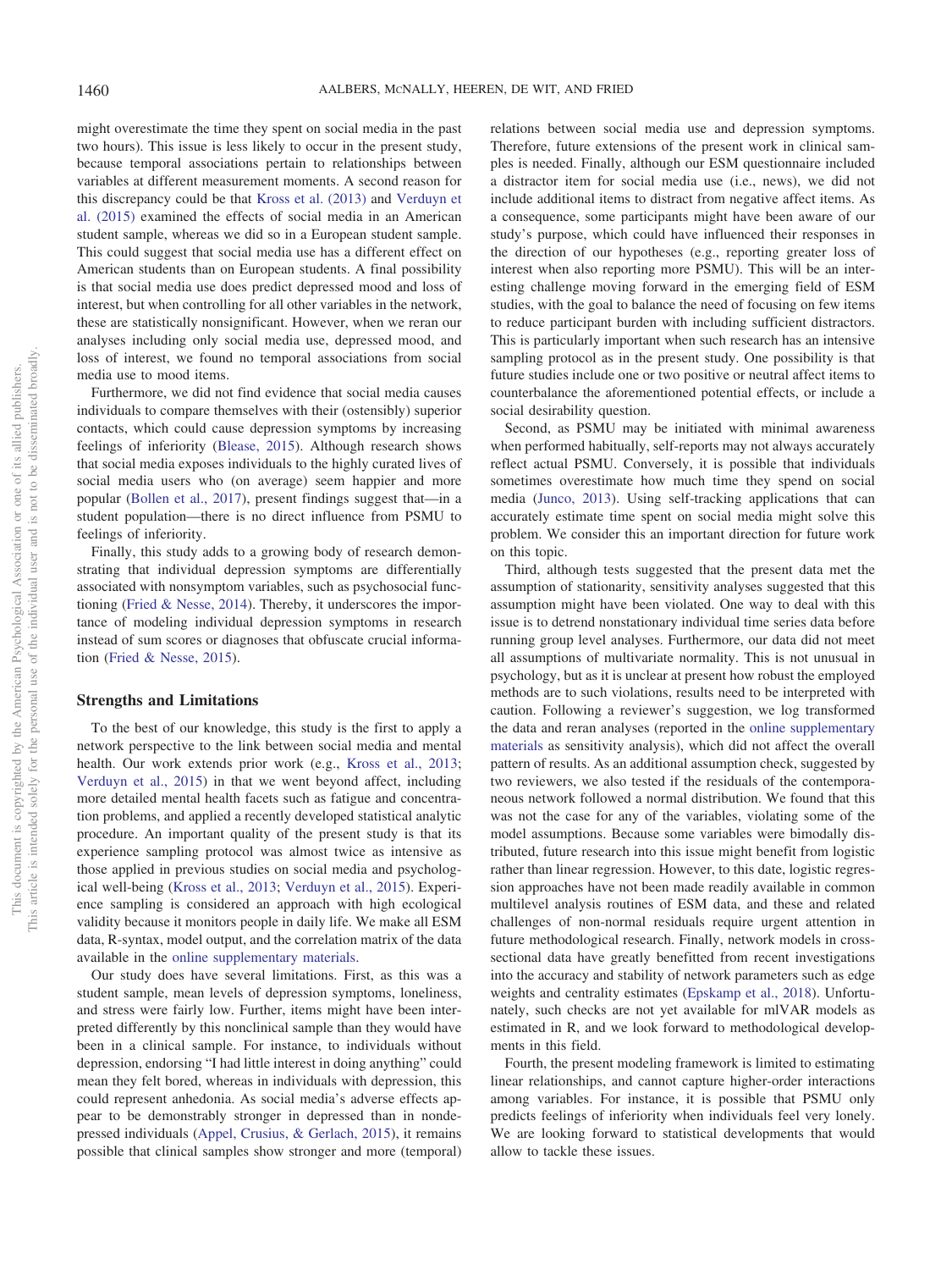#### **Constraints on Generality**

The sample of participants is representative of Dutch undergraduate psychology students at a large university. The present study included participants from a relatively narrow age band. Because social media use is highly differentiated by age, it is important to note that our results are more likely to generalize to young than to old individuals. Replication studies, using the present study's ESM questionnaire (see [online supplementary materials\)](http://dx.doi.org/10.1037/xge0000528.supp), could be conducted in other student populations, age groups, and in clinical populations, such as depressed individuals. The present findings depend on algorithms that social media use to determine news feed content. Changes in these algorithms might lead to different results.

# **A Network Approach to Social Media and Psychopathology**

These limitations notwithstanding, we believe the network perspective provides important insights into the complex, dynamic relation between social media and psychopathology. Until recently, this perspective has focused primarily on symptom networks [\(Fried et al., 2017\)](#page-8-25); however, several studies have now estimated networks that include nonsymptom variables (e.g., [Bern](#page-7-16)[stein, Heeren, & McNally, 2017;](#page-7-16) [Heeren & McNally, 2016\)](#page-8-26). These studies and our own study align with the recently proposed expanded network approach, which aims to uncover the network structure of all variables—symptoms and nonsymptoms—that could be causally relevant to psychopathology [\(Fried & Cramer,](#page-7-17) [2017;](#page-7-17) [Jones, Heeren, & McNally, 2017\)](#page-8-27). We believe the present study illustrates the utility of this approach and we hope it encourages researchers to investigate the network structure of symptoms and beyond.

#### **Context of the Research**

The general idea for this study was developed by combining ideas and findings in clinical psychology, psychological research methods, and communication science. We consider network analysis an important tool to quantitatively integrate empirical research from different fields of study, and the present study aimed to do so for clinical psychology and communication science. Our findings are best situated in the authors' novel research program—the expanded network approach [\(Fried & Cramer, 2017;](#page-7-17) [Jones et al.,](#page-8-27) [2017\)](#page-8-27)—which examines the network structure of variables that are causally relevant to mental health. Future extensions of the present research are direct replications in clinical samples (e.g., in individuals with depression, or body image disorders), and other cultures, and studies that include symptoms of other psychiatric syndromes (e.g., compulsively checking nonexistent or minor flaws in physical appearance in individuals with body dysmorphic disorder).

#### **References**

- <span id="page-7-15"></span>Alloway, T. P., & Alloway, R. G. (2012). The impact of engagement with social networking sites (SNSs) on cognitive skills. *Computers in Human Behavior, 28,* 1748 –1754. <http://dx.doi.org/10.1016/j.chb.2012.04.015>
- Andreassen, C. S., Pallesen, S., & Griffiths, M. D. (2017). The relationship between addictive use of social media, narcissism, and self-esteem:

Findings from a large national survey. *Addictive Behaviors, 64,* 287– 293. <http://dx.doi.org/10.1016/j.addbeh.2016.03.006>

- <span id="page-7-6"></span>Appel, H., Crusius, J., & Gerlach, A. L. (2015). Social comparison, envy, and depression on Facebook: A study looking at the effects of high comparison standards on depressed individuals. *Journal of Social and Clinical Psychology, 34,* 277–289. [http://dx.doi.org/10.1521/jscp.2015](http://dx.doi.org/10.1521/jscp.2015.34.4.277) [.34.4.277](http://dx.doi.org/10.1521/jscp.2015.34.4.277)
- <span id="page-7-0"></span>Appel, H., Gerlach, A. L., & Crusius, J. (2016). The interplay between Facebook use, social comparison, envy, and depression. *Current Opinion in Psychology, 9,* 44 – 49. [http://dx.doi.org/10.1016/j.copsyc.2015.10](http://dx.doi.org/10.1016/j.copsyc.2015.10.006) [.006](http://dx.doi.org/10.1016/j.copsyc.2015.10.006)
- <span id="page-7-16"></span>Bernstein, E. E., Heeren, A., & McNally, R. J. (2017). Unpacking rumination and executive control: A network perspective. *Clinical Psychological Science, 5,* 816 – 826. [http://dx.doi.org/10.1177/216770](http://dx.doi.org/10.1177/2167702617702717) [2617702717](http://dx.doi.org/10.1177/2167702617702717)
- <span id="page-7-7"></span>Blease, C. R. (2015). Too many 'friends', too few 'likes'? Evolutionary psychology and 'Facebook depression'. *Review of General Psychology, 19,* 1–13. <http://dx.doi.org/10.1037/gpr0000030>
- <span id="page-7-5"></span>Bollen, J., Goncalves, B., van de Leemput, I., & Ruan, G. (2017). The happiness paradox: Your friends are happier than you. *EPJ Data Science, 6,* 4. <http://dx.doi.org/10.1140/epjds/s13688-017-0100-1>
- <span id="page-7-2"></span>Borsboom, D. (2017). A network theory of mental disorders. *World Psychiatry, 16,* 5–13.
- <span id="page-7-1"></span>Boschloo, L., van Borkulo, C. D., Borsboom, D., & Schoevers, R. A. (2016). A prospective study on how symptoms in a network predict the onset of depression. *Psychotherapy and psychosomatics, 85,* 183–184. <http://dx.doi.org/10.1159/000442001>
- <span id="page-7-14"></span>Bringmann, L. F. (2016). *Dynamical networks in psychology: More than a pretty picture?* (master's thesis). University of Groningen, Groningen, the Netherlands.
- <span id="page-7-4"></span>DeBerard, M. S., & Kleinknecht, R. A. (1995). Loneliness, duration of loneliness, and reported stress symptomatology. *Psychological Reports, 76,* 1363–1369. <http://dx.doi.org/10.2466/pr0.1995.76.3c.1363>
- <span id="page-7-11"></span>Dejonckheere, E., Bastian, B., Fried, E. I., Murphy, S. C., & Kuppens, P. (2017). Perceiving social pressure not to feel negative predicts depressive symptoms in daily life. *Depression and Anxiety, 34,* 836 – 844. <http://dx.doi.org/10.1002/da.22653>
- <span id="page-7-13"></span>Elo, A. L., Leppänen, A., & Jahkola, A. (2003). Validity of a single-item measure of stress symptoms. *Scandinavian Journal of Work, Environment & Health, 29,* 444 – 451. <http://dx.doi.org/10.5271/sjweh.752>
- <span id="page-7-9"></span>Epskamp, S., Borsboom, D., & Fried, E. I. (2018). Estimating psychological networks and their accuracy: A tutorial paper. *Behavior Research Methods, 50,* 195–212. <http://dx.doi.org/10.3758/s13428-017-0862-1>
- <span id="page-7-10"></span>Epskamp, S., van Borkulo, C. D., van der Veen, D. C., Servaas, M. N., Isvoranu, A. M.,... Cramer, A. O. (2017). Personalized network modeling in psychopathology: The importance of contemporaneous and temporal connections. *Clinical Psychological Science*, 6, 416-427.
- <span id="page-7-8"></span>Epskamp, S., Waldorp, L. J., Mõttus, R., & Borsboom, D. (2018). The Gaussian graphical model in cross-sectional and time-series data. *Multivariate Behavioral Research*. Advance online publication. [http://dx.doi](http://dx.doi.org/10.1080/00273171.2018.1454823) [.org/10.1080/00273171.2018.1454823](http://dx.doi.org/10.1080/00273171.2018.1454823)
- <span id="page-7-12"></span>Fried, E. I. (2017). The 52 symptoms of major depression: Lack of content overlap among seven common depression scales. *Journal of Affective Disorders, 208,* 191–197. <http://dx.doi.org/10.1016/j.jad.2016.10.019>
- <span id="page-7-3"></span>Fried, E. I., Bockting, C., Arjadi, R., Borsboom, D., Amshoff, M., Cramer, A. O., . . . Stroebe, M. (2015). From loss to loneliness: The relationship between bereavement and depressive symptoms. *Journal of Abnormal Psychology, 124,* 256 –265. <http://dx.doi.org/10.1037/abn0000028>
- <span id="page-7-17"></span>Fried, E. I., & Cramer, A. O. J. (2017). Moving forward: Challenges and directions for psychopathological network theory and methodology. *Perspectives on Psychological Science, 12,* 999 –1020. [http://dx.doi.org/](http://dx.doi.org/10.1177/1745691617705892) [10.1177/1745691617705892](http://dx.doi.org/10.1177/1745691617705892)